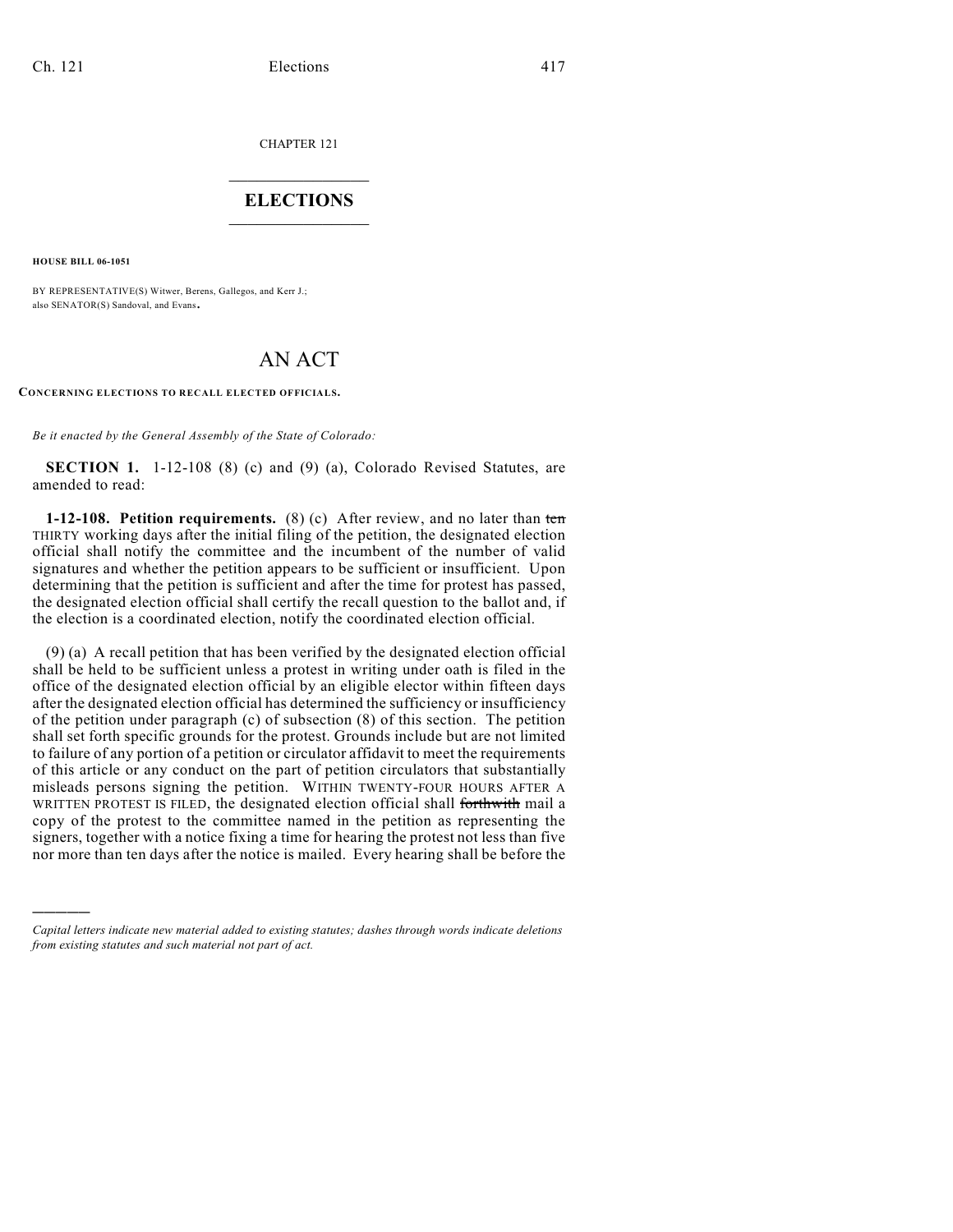418 Elections Ch. 121

designated election official with whom the protest is filed or before a district judge sitting in that county if the designated election official is the subject of the recall. The testimony in every hearing shall be under oath. The hearing shall be summary and not subject to delay and shall be concluded within thirty FIFTY-FIVE days after the petition is filed, and the result shall be forthwith certified to the committee.

**SECTION 2.** 1-12-109, Colorado Revised Statutes, is amended to read:

**1-12-109. Resignation.** (1) If an officer whose recall is sought offers a resignation it shall be accepted and the vacancy caused by the resignation shall be filled as provided by law. The person appointed to fill the vacancy caused by the resignation shall hold the office only until the person elected at the recall election is qualified.

(2) IF AN OFFICER WHOSE RECALL IS SOUGHT OFFERS A RESIGNATION PRIOR TO THE DATE ON WHICH THE SUFFICIENCY OF THE RECALL PETITION HAS BEEN SUSTAINED, THE RECALL ELECTION SHALL NOT BE CALLED AND THE VACANCY CAUSED BY THE RESIGNATION SHALL BE FILLED AS PROVIDED BY LAW.

**SECTION 3.** 1-12-111, Colorado Revised Statutes, is amended to read:

**1-12-111. Date of election.** If the recall petition is held to be sufficient under section 1-12-108 (8) (c) and after the time for protest has passed, the officer with whom the recall petition was filed, without delay, shall submit the petition, together with a certificate of its sufficiency, to the appropriate governing body. The governing body shallset a date for the recall election not less than forty-five THIRTY nor more than seventy-five SIXTY days from the date of determination of sufficiency AFTER THE TIME FOR FILING A PROTEST HAS PASSED AND ALL PROTESTS HAVE BEEN FINALLY DECIDED; however, if a general OR COORDINATED election is to be held within NOT LESS THAN FIFTY DAYS NOR MORE THAN ninety days after the determination of sufficiency TIME FOR FILING A PROTEST HAS PASSED AND ALL PROTESTS HAVE BEEN FINALLY DECIDED, the recall election shall be held as a part of the general OR COORDINATED election.

**SECTION 4.** 1-12-114, Colorado Revised Statutes, is amended to read:

**1-12-114. Absentee ballots.** Applications for absentee ballots shall be made available by the appropriate designated election officials no later than twenty-four hours after the date for the recall election is set. Absentee ballots shall be available no later than thirty TWENTY-FIVE days before the recall election. All other provisions of article 8 of this title shall apply to the absentee ballot process.

**SECTION 5.** 1-12-117, Colorado Revised Statutes, is amended to read:

**1-12-117. Nomination of successor.** A candidate to succeed the officer sought to be recalled shall meet the qualifications of a party candidate or an unaffiliated candidate as provided in part 8 of article 4 of this title and shall be nominated by a political party petition or an unaffiliated petition as provided in part 9 of article 4 of this title. NOMINATION PETITIONS FOR SUCH CANDIDATES MAY BE SUBMITTED FOR APPROVAL TO THE DESIGNATED ELECTION OFFICIAL AT ANY TIME AFTER THE RECALL PETITION FORM HAS BEEN APPROVED. UPON APPROVAL OF THE NOMINATION